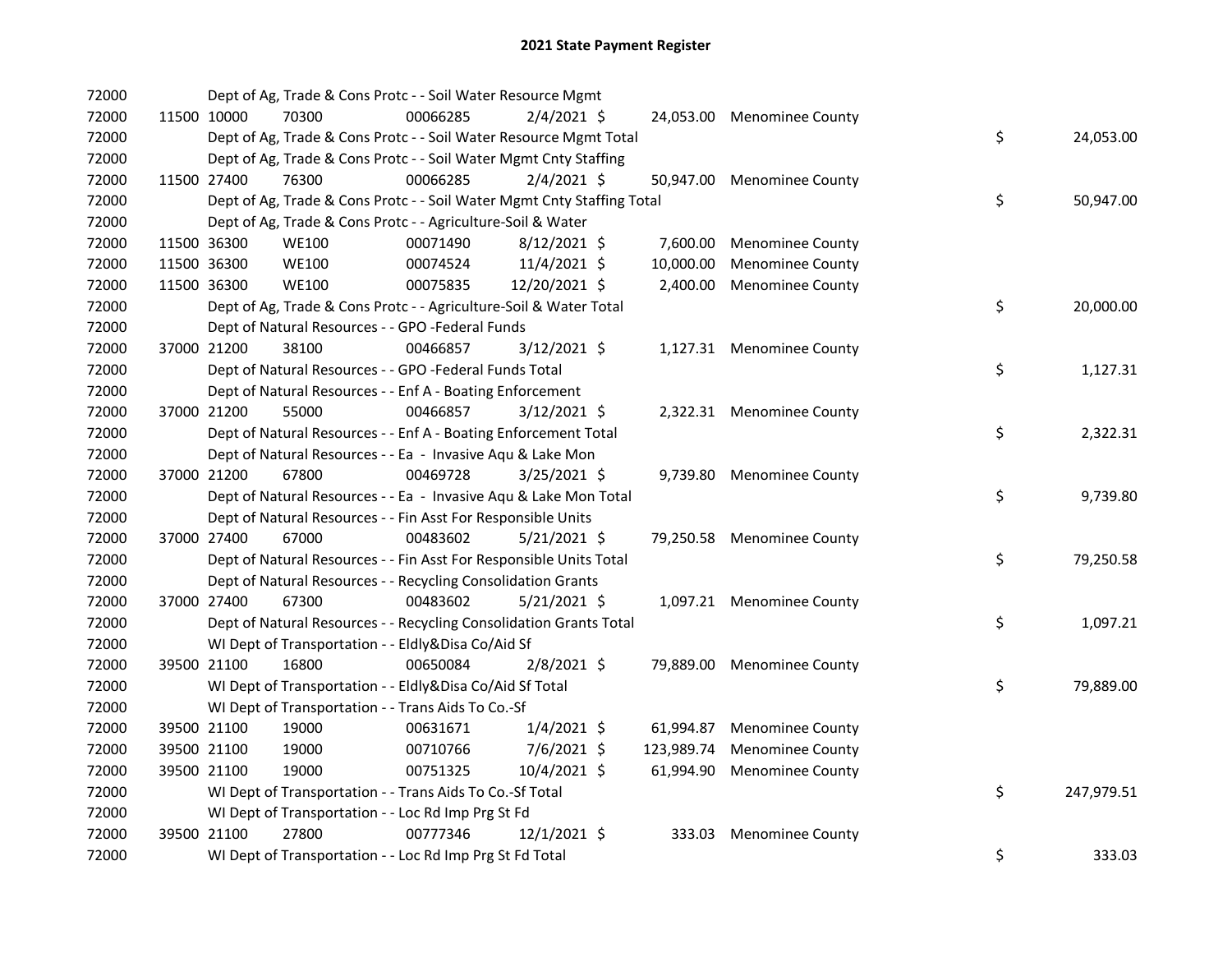| 72000 |             | WI Dept of Transportation - - Hwy Mgmt & Opers Sf       |          |                |           |                            |    |          |
|-------|-------------|---------------------------------------------------------|----------|----------------|-----------|----------------------------|----|----------|
| 72000 | 39500 21100 | 36500                                                   | 00641327 | $1/19/2021$ \$ | 350.00    | <b>Menominee County</b>    |    |          |
| 72000 | 39500 21100 | 36500                                                   | 00646861 | $1/29/2021$ \$ | 350.00    | <b>Menominee County</b>    |    |          |
| 72000 | 39500 21100 | 36500                                                   | 00659678 | $3/1/2021$ \$  | 350.00    | <b>Menominee County</b>    |    |          |
| 72000 | 39500 21100 | 36500                                                   | 00661639 | $3/4/2021$ \$  | 350.00    | <b>Menominee County</b>    |    |          |
| 72000 | 39500 21100 | 36500                                                   | 00708225 | $6/18/2021$ \$ | 1,400.00  | <b>Menominee County</b>    |    |          |
| 72000 | 39500 21100 | 36500                                                   | 00725061 | 7/26/2021 \$   | 350.00    | <b>Menominee County</b>    |    |          |
| 72000 | 39500 21100 | 36500                                                   | 00737944 | 8/24/2021 \$   | 350.00    | <b>Menominee County</b>    |    |          |
| 72000 | 39500 21100 | 36500                                                   | 00749993 | 9/24/2021 \$   | 350.00    | <b>Menominee County</b>    |    |          |
| 72000 | 39500 21100 | 36500                                                   | 00764473 | 10/22/2021 \$  | 350.00    | <b>Menominee County</b>    |    |          |
| 72000 | 39500 21100 | 36500                                                   | 00779479 | 12/2/2021 \$   | 350.00    | <b>Menominee County</b>    |    |          |
| 72000 |             | WI Dept of Transportation - - Hwy Mgmt & Opers Sf Total |          |                |           |                            | \$ | 4,550.00 |
| 72000 |             | WI Dept of Transportation - - Routine Maint Sf          |          |                |           |                            |    |          |
| 72000 | 39500 21100 | 36800                                                   | 00640539 | $1/15/2021$ \$ | 17,660.63 | <b>Menominee County</b>    |    |          |
| 72000 | 39500 21100 | 36800                                                   | 00641327 | 1/19/2021 \$   | 63.33     | <b>Menominee County</b>    |    |          |
| 72000 | 39500 21100 | 36800                                                   | 00641644 | 1/19/2021 \$   | 33,450.61 | Menominee County           |    |          |
| 72000 | 39500 21100 | 36800                                                   | 00641645 | 1/19/2021 \$   | 3,709.02  | <b>Menominee County</b>    |    |          |
| 72000 | 39500 21100 | 36800                                                   | 00641646 | $1/19/2021$ \$ | 1,067.20  | <b>Menominee County</b>    |    |          |
| 72000 | 39500 21100 | 36800                                                   | 00645663 | $1/27/2021$ \$ | 31,336.99 | <b>Menominee County</b>    |    |          |
| 72000 | 39500 21100 | 36800                                                   | 00646859 | $1/29/2021$ \$ | 118.30    | <b>Menominee County</b>    |    |          |
| 72000 | 39500 21100 | 36800                                                   | 00646861 | 1/29/2021 \$   | 170.37    | <b>Menominee County</b>    |    |          |
| 72000 | 39500 21100 | 36800                                                   | 00647600 | $2/2/2021$ \$  | 7,372.00  | <b>Menominee County</b>    |    |          |
| 72000 | 39500 21100 | 36800                                                   | 00647849 | $2/2/2021$ \$  | 156.50    | <b>Menominee County</b>    |    |          |
| 72000 | 39500 21100 | 36800                                                   | 00659678 | $3/1/2021$ \$  | 171.15    | <b>Menominee County</b>    |    |          |
| 72000 | 39500 21100 | 36800                                                   | 00666224 | $3/17/2021$ \$ | 20,428.01 | <b>Menominee County</b>    |    |          |
| 72000 | 39500 21100 | 36800                                                   | 00678351 | $4/12/2021$ \$ | 36,325.32 | <b>Menominee County</b>    |    |          |
| 72000 | 39500 21100 | 36800                                                   | 00685163 | $4/28/2021$ \$ | 858.76    | <b>Menominee County</b>    |    |          |
| 72000 | 39500 21100 | 36800                                                   | 00693172 | $5/12/2021$ \$ |           | 28,011.91 Menominee County |    |          |
| 72000 | 39500 21100 | 36800                                                   | 00701230 | $6/2/2021$ \$  | 40,876.81 | <b>Menominee County</b>    |    |          |
| 72000 | 39500 21100 | 36800                                                   | 00708225 | $6/18/2021$ \$ | 84.60     | <b>Menominee County</b>    |    |          |
| 72000 | 39500 21100 | 36800                                                   | 00712904 | $6/25/2021$ \$ | 3,082.35  | <b>Menominee County</b>    |    |          |
| 72000 | 39500 21100 | 36800                                                   | 00715717 | $7/1/2021$ \$  | 27,907.64 | <b>Menominee County</b>    |    |          |
| 72000 | 39500 21100 | 36800                                                   | 00725061 | 7/26/2021 \$   | 186.92    | <b>Menominee County</b>    |    |          |
| 72000 | 39500 21100 | 36800                                                   | 00725126 | 7/26/2021 \$   | 1,128.87  | <b>Menominee County</b>    |    |          |
| 72000 | 39500 21100 | 36800                                                   | 00725134 | 7/26/2021 \$   | 20,956.71 | <b>Menominee County</b>    |    |          |
| 72000 | 39500 21100 | 36800                                                   | 00737944 | 8/24/2021 \$   | 517.25    | <b>Menominee County</b>    |    |          |
| 72000 | 39500 21100 | 36800                                                   | 00744859 | 9/10/2021 \$   | 32,036.36 | <b>Menominee County</b>    |    |          |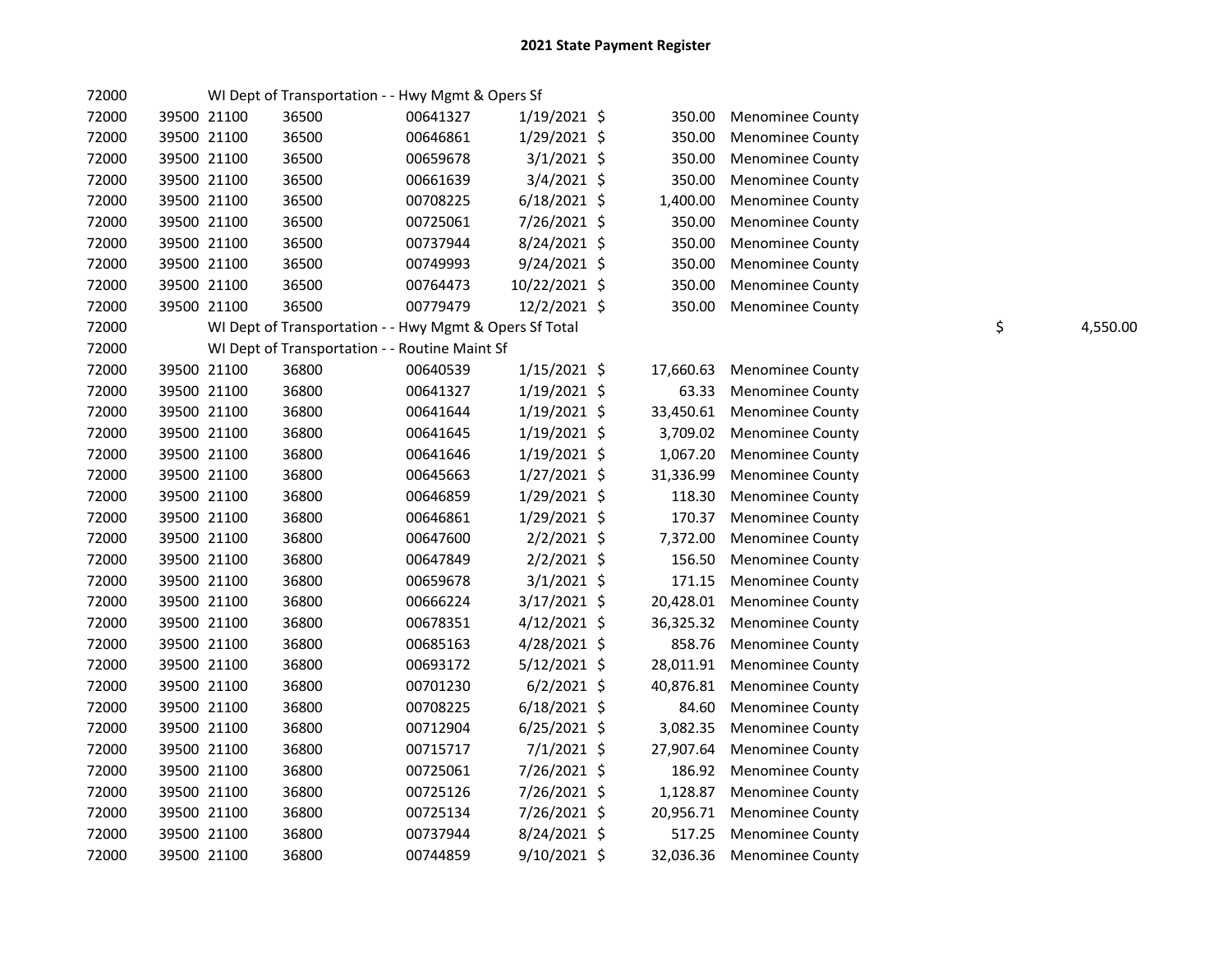| 72000 | 39500 21100 | 36800                                                                  | 00744861 | 9/10/2021 \$   |            | 19,498.34 Menominee County |    |              |
|-------|-------------|------------------------------------------------------------------------|----------|----------------|------------|----------------------------|----|--------------|
| 72000 | 39500 21100 | 36800                                                                  | 00749993 | 9/24/2021 \$   | 2,426.64   | <b>Menominee County</b>    |    |              |
| 72000 | 39500 21100 | 36800                                                                  | 00761499 | 10/13/2021 \$  | 72,337.71  | <b>Menominee County</b>    |    |              |
| 72000 | 39500 21100 | 36800                                                                  | 00763845 | 10/19/2021 \$  | 13,425.87  | <b>Menominee County</b>    |    |              |
| 72000 | 39500 21100 | 36800                                                                  | 00764473 | 10/22/2021 \$  | 88.70      | <b>Menominee County</b>    |    |              |
| 72000 | 39500 21100 | 36800                                                                  | 00769459 | 11/3/2021 \$   | 6,329.97   | Menominee County           |    |              |
| 72000 | 39500 21100 | 36800                                                                  | 00769471 | 11/3/2021 \$   | 4,417.98   | <b>Menominee County</b>    |    |              |
| 72000 | 39500 21100 | 36800                                                                  | 00779479 | 12/2/2021 \$   | 325.01     | <b>Menominee County</b>    |    |              |
| 72000 | 39500 21100 | 36800                                                                  | 00779874 | 12/2/2021 \$   | 3,796.72   | <b>Menominee County</b>    |    |              |
| 72000 |             | WI Dept of Transportation - - Routine Maint Sf Total                   |          |                |            |                            | \$ | 430,324.55   |
| 72000 |             | Child Abuse & Neglect Prev Bd - - Federal Project Aids                 |          |                |            |                            |    |              |
| 72000 | 43300 10000 | 19900                                                                  | 00002811 | 4/8/2021 \$    |            | 2,212.19 Menominee County  |    |              |
| 72000 |             | Child Abuse & Neglect Prev Bd - - Federal Project Aids Total           |          |                |            |                            | \$ | 2,212.19     |
| 72000 |             | Department of Health Services - - State/Federal Aids                   |          |                |            |                            |    |              |
| 72000 | 43500 10000 | 00000                                                                  | 92106    | $1/4/2021$ \$  | 28,678.00  | <b>Menominee County</b>    |    |              |
| 72000 | 43500 10000 | 00000                                                                  | 92107    | $2/1/2021$ \$  | 62,270.00  | <b>Menominee County</b>    |    |              |
| 72000 | 43500 10000 | 00000                                                                  | 92108    | $3/1/2021$ \$  | 67,185.00  | <b>Menominee County</b>    |    |              |
| 72000 | 43500 10000 | 00000                                                                  | 92109    | $4/1/2021$ \$  | 179,878.00 | <b>Menominee County</b>    |    |              |
| 72000 | 43500 10000 | 00000                                                                  | 92201    | 8/2/2021 \$    | 446,127.00 | <b>Menominee County</b>    |    |              |
| 72000 | 43500 10000 | 00000                                                                  | 92204    | 10/1/2021 \$   | 240,494.00 | <b>Menominee County</b>    |    |              |
| 72000 | 43500 10000 | 00000                                                                  | 92206    | $11/1/2021$ \$ | 133,529.00 | <b>Menominee County</b>    |    |              |
| 72000 |             | Department of Health Services - - State/Federal Aids Total             |          |                |            |                            | \$ | 1,158,161.00 |
| 72000 |             | Dept of Children and Families - - Tribal High Cost And Guard Pay       |          |                |            |                            |    |              |
| 72000 | 43700 10000 | 16900                                                                  | 00087091 | 7/19/2021 \$   |            | 78,040.29 Menominee County |    |              |
| 72000 |             | Dept of Children and Families - - Tribal High Cost And Guard Pay Total |          |                |            |                            | \$ | 78,040.29    |
| 72000 |             | Dept of Children and Families - - Interagency And Intra-Agency A       |          |                |            |                            |    |              |
| 72000 | 43700 10000 | 17100                                                                  | 00087091 | 7/19/2021 \$   |            | 75,000.00 Menominee County |    |              |
| 72000 |             | Dept of Children and Families - - Interagency And Intra-Agency A Total |          |                |            |                            | \$ | 75,000.00    |
| 72000 |             | Dept of Children and Families - - Fees For Administrative Servic       |          |                |            |                            |    |              |
| 72000 | 43700 10000 | 23100                                                                  | 00083434 | $4/20/2021$ \$ | 5.00       | <b>Menominee County</b>    |    |              |
| 72000 | 43700 10000 | 23100                                                                  | 00087317 | 7/23/2021 \$   | 10.00      | <b>Menominee County</b>    |    |              |
| 72000 |             | Dept of Children and Families - - Fees For Administrative Servic Total |          |                |            |                            | \$ | 15.00        |
| 72000 |             | Dept of Children and Families - - General Aids                         |          |                |            |                            |    |              |
| 72000 | 43700 10000 | 99000                                                                  | 00078973 | $1/5/2021$ \$  | 31,786.20  | <b>Menominee County</b>    |    |              |
| 72000 | 43700 10000 | 99000                                                                  | 00080129 | $2/5/2021$ \$  | 16,706.26  | <b>Menominee County</b>    |    |              |
| 72000 | 43700 10000 | 99000                                                                  | 00081211 | $3/5/2021$ \$  | 78,097.79  | <b>Menominee County</b>    |    |              |
| 72000 | 43700 10000 | 99000                                                                  | 00081284 | $3/5/2021$ \$  | 1.50       | <b>Menominee County</b>    |    |              |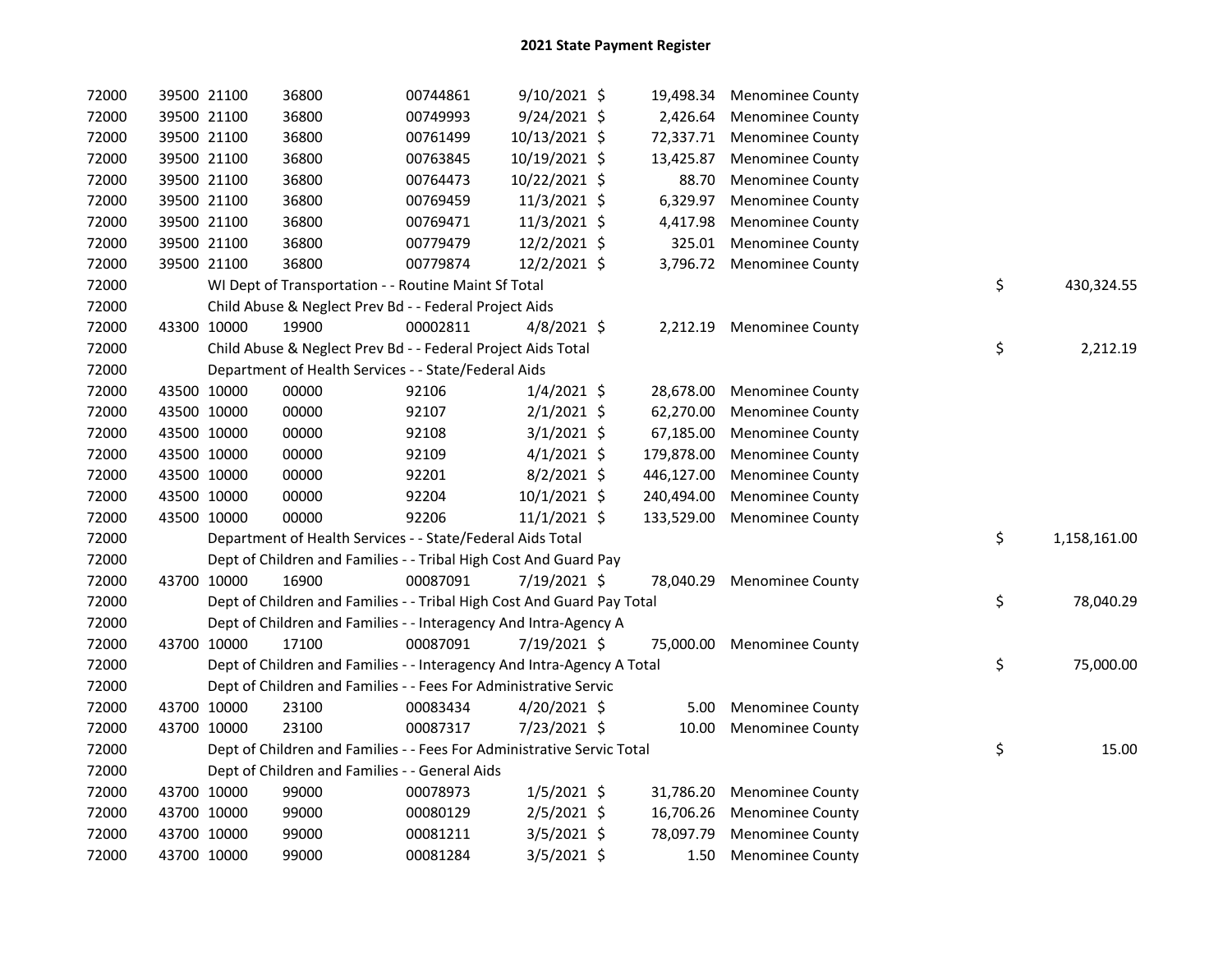| 72000 | 43700 10000 | 99000 | 00081370                                                       | 3/8/2021 \$    | 9,880.00   | <b>Menominee County</b>    |                    |
|-------|-------------|-------|----------------------------------------------------------------|----------------|------------|----------------------------|--------------------|
| 72000 | 43700 10000 | 99000 | 00082592                                                       | $4/5/2021$ \$  | 108,538.26 | <b>Menominee County</b>    |                    |
| 72000 | 43700 10000 | 99000 | 00082981                                                       | $4/13/2021$ \$ | 204,684.21 | <b>Menominee County</b>    |                    |
| 72000 | 43700 10000 | 99000 | 00084071                                                       | $5/5/2021$ \$  | 1.64       | <b>Menominee County</b>    |                    |
| 72000 | 43700 10000 | 99000 | 00086621                                                       | 7/2/2021 \$    | 4.11       | <b>Menominee County</b>    |                    |
| 72000 | 43700 10000 | 99000 | 00086649                                                       | 7/8/2021 \$    | 81,481.92  | <b>Menominee County</b>    |                    |
| 72000 | 43700 10000 | 99000 | 00087890                                                       | $8/5/2021$ \$  | 53,787.50  | <b>Menominee County</b>    |                    |
| 72000 | 43700 10000 | 99000 | 00088898                                                       | $9/7/2021$ \$  | 444,951.74 | <b>Menominee County</b>    |                    |
| 72000 | 43700 10000 | 99000 | 00089866                                                       | 10/5/2021 \$   | 111,492.98 | <b>Menominee County</b>    |                    |
| 72000 | 43700 10000 | 99000 | 00090881                                                       | 11/3/2021 \$   | 16.04      | <b>Menominee County</b>    |                    |
| 72000 | 43700 10000 | 99000 | 00090984                                                       | 11/5/2021 \$   | 84,942.83  | <b>Menominee County</b>    |                    |
| 72000 | 43700 10000 | 99000 | 00092086                                                       | 12/3/2021 \$   | 949.56     | <b>Menominee County</b>    |                    |
| 72000 | 43700 10000 | 99000 | 00092180                                                       | 12/6/2021 \$   | 42,368.67  | <b>Menominee County</b>    |                    |
| 72000 |             |       | Dept of Children and Families - - General Aids Total           |                |            |                            | \$<br>1,269,691.21 |
| 72000 |             |       | Dept of Workforce Development - - Auxiliary Services           |                |            |                            |                    |
| 72000 | 44500 10000 | 13000 | 00310350                                                       | $1/4/2021$ \$  | 10.00      | <b>Menominee County</b>    |                    |
| 72000 | 44500 10000 | 13000 | 00313439                                                       | $2/2/2021$ \$  | 10.00      | <b>Menominee County</b>    |                    |
| 72000 | 44500 10000 | 13000 | 00317069                                                       | $3/2/2021$ \$  | 30.00      | <b>Menominee County</b>    |                    |
| 72000 | 44500 10000 | 13000 | 00320877                                                       | $4/2/2021$ \$  | 20.00      | <b>Menominee County</b>    |                    |
| 72000 | 44500 10000 | 13000 | 00324422                                                       | $5/4/2021$ \$  | 10.00      | <b>Menominee County</b>    |                    |
| 72000 | 44500 10000 | 13000 | 00327614                                                       | $6/2/2021$ \$  | 10.00      | <b>Menominee County</b>    |                    |
| 72000 | 44500 10000 | 13000 | 00331399                                                       | 7/2/2021 \$    | 10.00      | <b>Menominee County</b>    |                    |
| 72000 | 44500 10000 | 13000 | 00335298                                                       | $8/3/2021$ \$  | 20.00      | <b>Menominee County</b>    |                    |
| 72000 | 44500 10000 | 13000 | 00339091                                                       | $9/2/2021$ \$  | 15.00      | <b>Menominee County</b>    |                    |
| 72000 | 44500 10000 | 13000 | 00343079                                                       | 10/4/2021 \$   | 25.00      | <b>Menominee County</b>    |                    |
| 72000 | 44500 10000 | 13000 | 00347118                                                       | 11/2/2021 \$   | 10.00      | <b>Menominee County</b>    |                    |
| 72000 | 44500 10000 | 13000 | 00350765                                                       | 12/2/2021 \$   | 5.00       | <b>Menominee County</b>    |                    |
| 72000 |             |       | Dept of Workforce Development - - Auxiliary Services Total     |                |            |                            | \$<br>175.00       |
| 72000 |             |       | Department of Justice - - Officer training reimbursement       |                |            |                            |                    |
| 72000 | 45500 10000 | 21400 | 00105432                                                       | 11/17/2021 \$  |            | 1,280.00 Menominee County  |                    |
| 72000 |             |       | Department of Justice - - Officer training reimbursement Total |                |            |                            | \$<br>1,280.00     |
| 72000 |             |       | Department of Justice - - County Law Enforcement Service       |                |            |                            |                    |
| 72000 | 45500 10000 | 22600 | 00093422                                                       | 1/19/2021 \$   |            | 28,004.00 Menominee County |                    |
| 72000 |             |       | Department of Justice - - County Law Enforcement Service Total |                |            |                            | \$<br>28,004.00    |
| 72000 |             |       | Department of Justice - - Federal Aid, Local Assistance        |                |            |                            |                    |
| 72000 | 45500 10000 | 25100 | 00094065                                                       | $2/18/2021$ \$ | 42,453.60  | <b>Menominee County</b>    |                    |
| 72000 | 45500 10000 | 25100 | 00104263                                                       | 10/29/2021 \$  | 4,488.48   | <b>Menominee County</b>    |                    |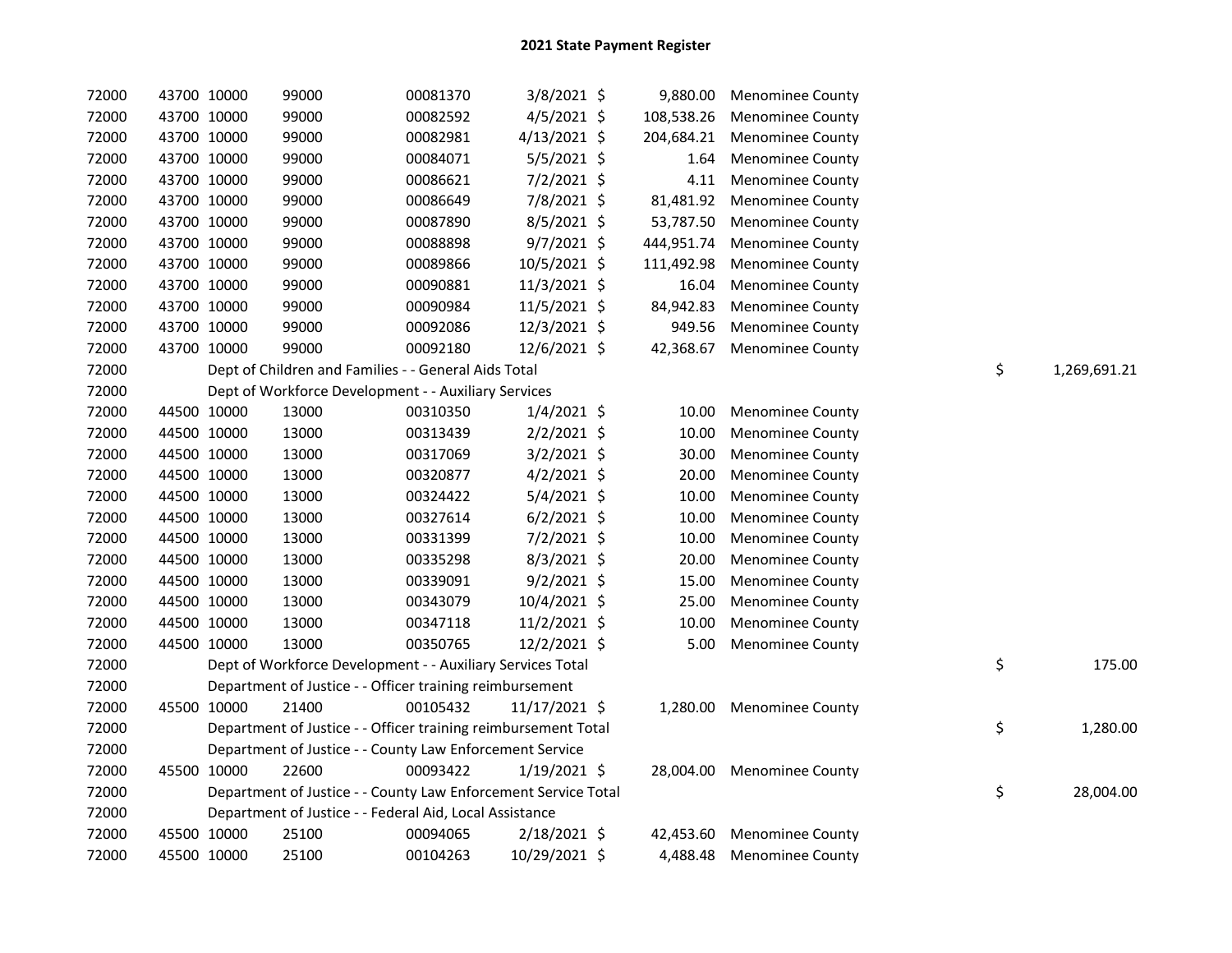| 72000          |             | Department of Justice - - Federal Aid, Local Assistance Total           |          |                |            |                            | \$ | 46,942.08  |
|----------------|-------------|-------------------------------------------------------------------------|----------|----------------|------------|----------------------------|----|------------|
| 72000<br>72000 |             | Department of Justice - - County-Tribal Programs, Local<br>26300        | 00093450 |                |            |                            |    |            |
| 72000          | 45500 10000 | Department of Justice - - County-Tribal Programs, Local Total           |          | $1/19/2021$ \$ |            | 71,318.00 Menominee County | \$ | 71,318.00  |
| 72000          |             | Department of Justice - - Reimbursement Forensic Exams                  |          |                |            |                            |    |            |
| 72000          | 45500 10000 | 50400                                                                   | 00102821 | $9/15/2021$ \$ |            | 1,303.24 Menominee County  |    |            |
| 72000          |             | Department of Justice - - Reimbursement Forensic Exams Total            |          |                |            |                            | \$ | 1,303.24   |
| 72000          |             | Department of Justice - - Federal Aid, Victim Assistance                |          |                |            |                            |    |            |
| 72000          | 45500 10000 | 54200                                                                   | 00093083 | $1/8/2021$ \$  | 2,250.00   | Menominee County           |    |            |
| 72000          | 45500 10000 | 54200                                                                   | 00096158 | $4/9/2021$ \$  | 5,000.00   | Menominee County           |    |            |
| 72000          | 45500 10000 | 54200                                                                   | 00096244 | 3/26/2021 \$   | 44,374.85  | Menominee County           |    |            |
| 72000          | 45500 10000 | 54200                                                                   | 00099384 | $6/21/2021$ \$ | 12,463.00  | <b>Menominee County</b>    |    |            |
| 72000          | 45500 10000 | 54200                                                                   | 00101923 | $9/1/2021$ \$  | 18,500.00  | <b>Menominee County</b>    |    |            |
| 72000          | 45500 10000 | 54200                                                                   | 00106620 | 12/13/2021 \$  | 16,636.00  | <b>Menominee County</b>    |    |            |
| 72000          |             | Department of Justice - - Federal Aid, Victim Assistance Total          |          |                |            |                            | \$ | 99,223.85  |
| 72000          |             | Department of Military Affairs - - Federal Aid, Local Assistance        |          |                |            |                            |    |            |
| 72000          | 46500 10000 | 34200                                                                   | 00089187 | $2/4/2021$ \$  | 19,168.23  | <b>Menominee County</b>    |    |            |
| 72000          | 46500 10000 | 34200                                                                   | 00093618 | $5/10/2021$ \$ | 3,827.58   | <b>Menominee County</b>    |    |            |
| 72000          | 46500 10000 | 34200                                                                   | 00097954 | 7/28/2021 \$   |            | 79,855.31 Menominee County |    |            |
| 72000          |             | Department of Military Affairs - - Federal Aid, Local Assistance Total  |          |                |            |                            | \$ | 102,851.12 |
| 72000          |             | Department of Military Affairs - - Next Generation 911                  |          |                |            |                            |    |            |
| 72000          | 46500 23900 | 36800                                                                   | 00088330 | 2/19/2021 \$   | 525.00     | <b>Menominee County</b>    |    |            |
| 72000          |             | Department of Military Affairs - - Next Generation 911 Total            |          |                |            |                            | \$ | 525.00     |
| 72000          |             | Department of Military Affairs - - St Emerg Response Bd Grant Pif       |          |                |            |                            |    |            |
| 72000          | 46500 27200 | 36400                                                                   | 00089329 | $2/5/2021$ \$  |            | 3,791.95 Menominee County  |    |            |
| 72000          |             | Department of Military Affairs - - St Emerg Response Bd Grant Pif Total |          |                |            |                            | \$ | 3,791.95   |
| 72000          |             | Department of Veterans Affairs - - Veterans Transportation Grant        |          |                |            |                            |    |            |
| 72000          | 48500 58200 | 28000                                                                   | 00102982 | 12/3/2021 \$   |            | 837.25 Menominee County    |    |            |
| 72000          |             | Department of Veterans Affairs - - Veterans Transportation Grant Total  |          |                |            |                            | \$ | 837.25     |
| 72000          |             | Department of Administration - - Federal Aid                            |          |                |            |                            |    |            |
| 72000          | 50500 10000 | 14200                                                                   | 00141809 | $4/14/2021$ \$ | 10,895.18  | <b>Menominee County</b>    |    |            |
| 72000          |             | Department of Administration - - Federal Aid Total                      |          |                |            |                            | \$ | 10,895.18  |
| 72000          |             | Department of Administration - - Management Assistance Grants           |          |                |            |                            |    |            |
| 72000          | 50500 10000 | 14400                                                                   | 00144294 | $5/7/2021$ \$  | 563,200.00 | <b>Menominee County</b>    |    |            |
| 72000          |             | Department of Administration - - Management Assistance Grants Total     |          |                |            |                            | \$ | 563,200.00 |
| 72000          |             | Department of Administration - - Low-Income Assistance Grants           |          |                |            |                            |    |            |
| 72000          | 50500 23500 | 37100                                                                   | 00138397 | $1/15/2021$ \$ |            | 4,617.03 Menominee County  |    |            |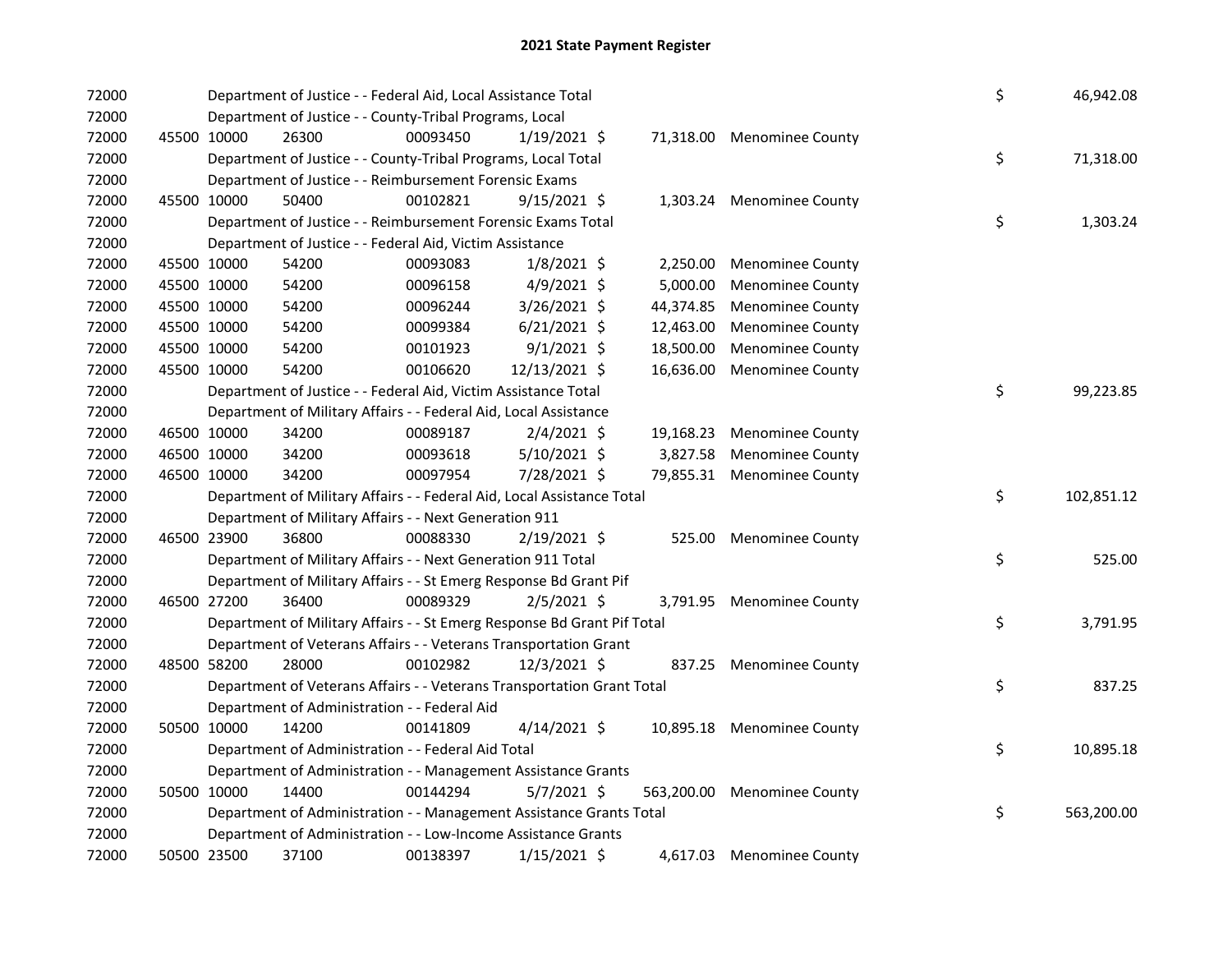| 72000 | 50500 23500 |             | 37100                                                                 | 00139952 | 1/29/2021 \$   | 5,050.41  | <b>Menominee County</b> |                  |
|-------|-------------|-------------|-----------------------------------------------------------------------|----------|----------------|-----------|-------------------------|------------------|
| 72000 | 50500 23500 |             | 37100                                                                 | 00140955 | 2/17/2021 \$   | 1,910.16  | <b>Menominee County</b> |                  |
| 72000 | 50500 23500 |             | 37100                                                                 | 00142319 | 3/16/2021 \$   | 2,700.60  | <b>Menominee County</b> |                  |
| 72000 | 50500 23500 |             | 37100                                                                 | 00146447 | $6/1/2021$ \$  | 2,120.83  | <b>Menominee County</b> |                  |
| 72000 | 50500 23500 |             | 37100                                                                 | 00147107 | $6/15/2021$ \$ | 157.87    | <b>Menominee County</b> |                  |
| 72000 |             | 50500 23500 | 37100                                                                 | 00149842 | $8/5/2021$ \$  | 9,239.40  | <b>Menominee County</b> |                  |
| 72000 |             | 50500 23500 | 37100                                                                 | 00153277 | 10/15/2021 \$  | 3,184.39  | <b>Menominee County</b> |                  |
| 72000 | 50500 23500 |             | 37100                                                                 | 00154825 | 11/16/2021 \$  | 3,413.03  | <b>Menominee County</b> |                  |
| 72000 |             |             | Department of Administration - - Low-Income Assistance Grants Total   |          |                |           |                         | \$<br>32,393.72  |
| 72000 |             |             | Department of Administration - - Land Information Program; Loca       |          |                |           |                         |                  |
| 72000 |             | 50500 26900 | 17300                                                                 | 00138481 | $1/29/2021$ \$ | 1,000.00  | Menominee County        |                  |
| 72000 |             | 50500 26900 | 17300                                                                 | 00139578 | $4/6/2021$ \$  | 96,120.00 | <b>Menominee County</b> |                  |
| 72000 | 50500 26900 |             | 17300                                                                 | 00146527 | $6/15/2021$ \$ | 25,000.00 | <b>Menominee County</b> |                  |
| 72000 | 50500 26900 |             | 17300                                                                 | 00147075 | $6/16/2021$ \$ | 25,000.00 | <b>Menominee County</b> |                  |
| 72000 |             |             | Department of Administration - - Land Information Program; Loca Total |          |                |           |                         | \$<br>147,120.00 |
| 72000 |             |             | Department of Revenue - - Misc Revenue Holding Clearing               |          |                |           |                         |                  |
| 72000 |             | 56600 10000 | 99500                                                                 | 00193091 | $3/1/2021$ \$  | 2,798.42  | <b>Menominee County</b> |                  |
| 72000 |             | 56600 10000 | 99500                                                                 | 00194424 | 3/8/2021 \$    | 890.20    | Menominee County        |                  |
| 72000 |             | 56600 10000 | 99500                                                                 | 00195289 | $3/15/2021$ \$ | 653.34    | <b>Menominee County</b> |                  |
| 72000 | 56600 10000 |             | 99500                                                                 | 00196074 | $3/22/2021$ \$ | 245.00    | <b>Menominee County</b> |                  |
| 72000 | 56600 10000 |             | 99500                                                                 | 00196747 | 3/29/2021 \$   | 832.82    | <b>Menominee County</b> |                  |
| 72000 | 56600 10000 |             | 99500                                                                 | 00197488 | $4/5/2021$ \$  | 1,081.75  | <b>Menominee County</b> |                  |
| 72000 | 56600 10000 |             | 99500                                                                 | 00198664 | $4/12/2021$ \$ | 1,125.42  | Menominee County        |                  |
| 72000 | 56600 10000 |             | 99500                                                                 | 00199409 | 4/20/2021 \$   | 550.00    | <b>Menominee County</b> |                  |
| 72000 | 56600 10000 |             | 99500                                                                 | 00200059 | $4/26/2021$ \$ | 452.16    | <b>Menominee County</b> |                  |
| 72000 | 56600 10000 |             | 99500                                                                 | 00200625 | $5/3/2021$ \$  | 725.20    | <b>Menominee County</b> |                  |
| 72000 | 56600 10000 |             | 99500                                                                 | 00202470 | $5/17/2021$ \$ | 190.00    | <b>Menominee County</b> |                  |
| 72000 | 56600 10000 |             | 99500                                                                 | 00203223 | 5/24/2021 \$   | 837.90    | <b>Menominee County</b> |                  |
| 72000 | 56600 10000 |             | 99500                                                                 | 00203898 | $6/1/2021$ \$  | 928.80    | <b>Menominee County</b> |                  |
| 72000 | 56600 10000 |             | 99500                                                                 | 00208617 | 7/6/2021 \$    | 200.50    | <b>Menominee County</b> |                  |
| 72000 | 56600 10000 |             | 99500                                                                 | 00210900 | 7/26/2021 \$   | 250.00    | <b>Menominee County</b> |                  |
| 72000 | 56600 10000 |             | 99500                                                                 | 00212262 | 8/9/2021 \$    | 857.32    | <b>Menominee County</b> |                  |
| 72000 | 56600 10000 |             | 99500                                                                 | 00213186 | 8/23/2021 \$   | 2,626.41  | <b>Menominee County</b> |                  |
| 72000 | 56600 10000 |             | 99500                                                                 | 00215726 | $9/27/2021$ \$ | 162.70    | <b>Menominee County</b> |                  |
| 72000 |             |             | Department of Revenue - - Misc Revenue Holding Clearing Total         |          |                |           |                         | \$<br>15,407.94  |
| 72000 |             |             | Circuit Courts - - Circuit Court Costs                                |          |                |           |                         |                  |
| 72000 | 62500 10000 |             | 10500                                                                 | 00002116 | $2/1/2021$ \$  | 9,611.00  | <b>Menominee County</b> |                  |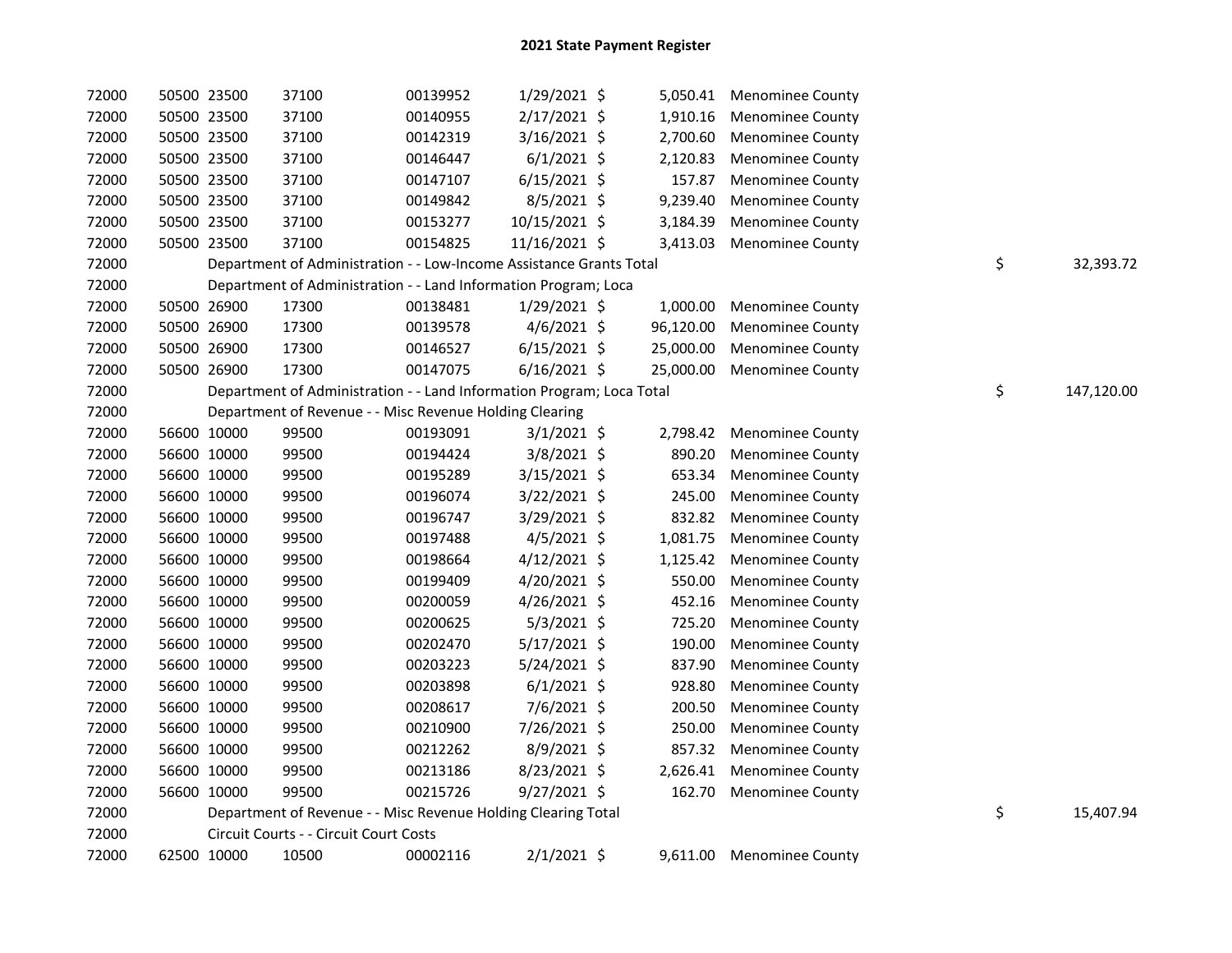| 72000 | 62500 10000 |             | 10500                                                                 | 00002249 | 7/26/2021 \$   |            | 5,789.00 Menominee County   |    |            |
|-------|-------------|-------------|-----------------------------------------------------------------------|----------|----------------|------------|-----------------------------|----|------------|
| 72000 |             |             | Circuit Courts - - Circuit Court Costs Total                          |          |                |            |                             | \$ | 15,400.00  |
| 72000 |             |             | Shared Revenue and Tax Relief - - County And Municipal Aid            |          |                |            |                             |    |            |
| 72000 |             | 83500 10000 | 10500                                                                 | 00082623 | 7/26/2021 \$   | 65,225.13  | <b>Menominee County</b>     |    |            |
| 72000 |             | 83500 10000 | 10500                                                                 | 00089726 | 11/15/2021 \$  | 369,609.05 | <b>Menominee County</b>     |    |            |
| 72000 |             |             | Shared Revenue and Tax Relief - - County And Municipal Aid Total      |          |                |            |                             | \$ | 434,834.18 |
| 72000 |             |             | Shared Revenue and Tax Relief - - Exempt Computer Aid                 |          |                |            |                             |    |            |
| 72000 |             | 83500 10000 | 10900                                                                 | 00083386 | 7/26/2021 \$   | 588.22     | <b>Menominee County</b>     |    |            |
| 72000 |             |             | Shared Revenue and Tax Relief - - Exempt Computer Aid Total           |          |                |            |                             | \$ | 588.22     |
| 72000 |             |             | Shared Revenue and Tax Relief - - Utility Aid                         |          |                |            |                             |    |            |
| 72000 |             | 83500 10000 | 11000                                                                 | 00082623 | 7/26/2021 \$   | 2,463.81   | <b>Menominee County</b>     |    |            |
| 72000 |             | 83500 10000 | 11000                                                                 | 00089726 | 11/15/2021 \$  | 14,640.07  | <b>Menominee County</b>     |    |            |
| 72000 |             |             | Shared Revenue and Tax Relief - - Utility Aid Total                   |          |                |            |                             | \$ | 17,103.88  |
| 72000 |             |             | Shared Revenue and Tax Relief - - Personal Property Aid               |          |                |            |                             |    |            |
| 72000 |             | 83500 10000 | 11100                                                                 | 00076572 | $5/3/2021$ \$  |            | 1,061.10 Menominee County   |    |            |
| 72000 |             |             | Shared Revenue and Tax Relief - - Personal Property Aid Total         |          |                |            |                             | \$ | 1,061.10   |
| 72000 |             |             | Shared Revenue and Tax Relief - - School Lvy Tx/First Dollar Cr       |          |                |            |                             |    |            |
| 72000 |             | 83500 10000 | 30200                                                                 | 00082780 | 7/26/2021 \$   |            | 517,805.81 Menominee County |    |            |
| 72000 |             | 83500 10000 | 30200                                                                 | 00086175 | 7/26/2021 \$   |            | 91,375.03 Menominee County  |    |            |
| 72000 |             |             | Shared Revenue and Tax Relief - - School Lvy Tx/First Dollar Cr Total |          |                |            |                             | \$ | 609,180.84 |
| 72000 |             |             | Shared Revenue and Tax Relief - - County Sales Tax Reptd/Distd        |          |                |            |                             |    |            |
| 72000 |             | 83500 10000 | 43100                                                                 | 00073926 | 1/29/2021 \$   | 9,224.06   | <b>Menominee County</b>     |    |            |
| 72000 |             | 83500 10000 | 43100                                                                 | 00074014 | 2/26/2021 \$   | 8,897.29   | <b>Menominee County</b>     |    |            |
| 72000 |             | 83500 10000 | 43100                                                                 | 00074727 | 3/31/2021 \$   | 4,420.63   | Menominee County            |    |            |
| 72000 |             | 83500 10000 | 43100                                                                 | 00079170 | 4/30/2021 \$   | 6,879.08   | <b>Menominee County</b>     |    |            |
| 72000 |             | 83500 10000 | 43100                                                                 | 00079974 | $5/28/2021$ \$ | 15,685.08  | <b>Menominee County</b>     |    |            |
| 72000 |             | 83500 10000 | 43100                                                                 | 00080705 | $6/30/2021$ \$ | 9,129.02   | <b>Menominee County</b>     |    |            |
| 72000 |             | 83500 10000 | 43100                                                                 | 00086247 | 7/30/2021 \$   | 11,259.86  | <b>Menominee County</b>     |    |            |
| 72000 |             | 83500 10000 | 43100                                                                 | 00086810 | 8/31/2021 \$   | 11,152.06  | <b>Menominee County</b>     |    |            |
| 72000 |             | 83500 10000 | 43100                                                                 | 00087112 | 9/30/2021 \$   | 10,175.65  | <b>Menominee County</b>     |    |            |
| 72000 |             | 83500 10000 | 43100                                                                 | 00087801 | 10/29/2021 \$  | 8,274.44   | <b>Menominee County</b>     |    |            |
| 72000 |             | 83500 10000 | 43100                                                                 | 00089811 | 11/30/2021 \$  | 6,846.73   | <b>Menominee County</b>     |    |            |
| 72000 |             | 83500 10000 | 43100                                                                 | 00089895 | 12/30/2021 \$  | 8,304.17   | Menominee County            |    |            |
| 72000 |             |             | Shared Revenue and Tax Relief - - County Sales Tax Reptd/Distd Total  |          |                |            |                             | \$ | 110,248.07 |
| 72000 |             |             | Shared Revenue and Tax Relief - - Lottery & Gaming Credit             |          |                |            |                             |    |            |
| 72000 |             | 83500 52100 | 36300                                                                 | 00074656 | $3/22/2021$ \$ | 40,956.40  | <b>Menominee County</b>     |    |            |
| 72000 |             |             | Shared Revenue and Tax Relief - - Lottery & Gaming Credit Total       |          |                |            |                             | \$ | 40,956.40  |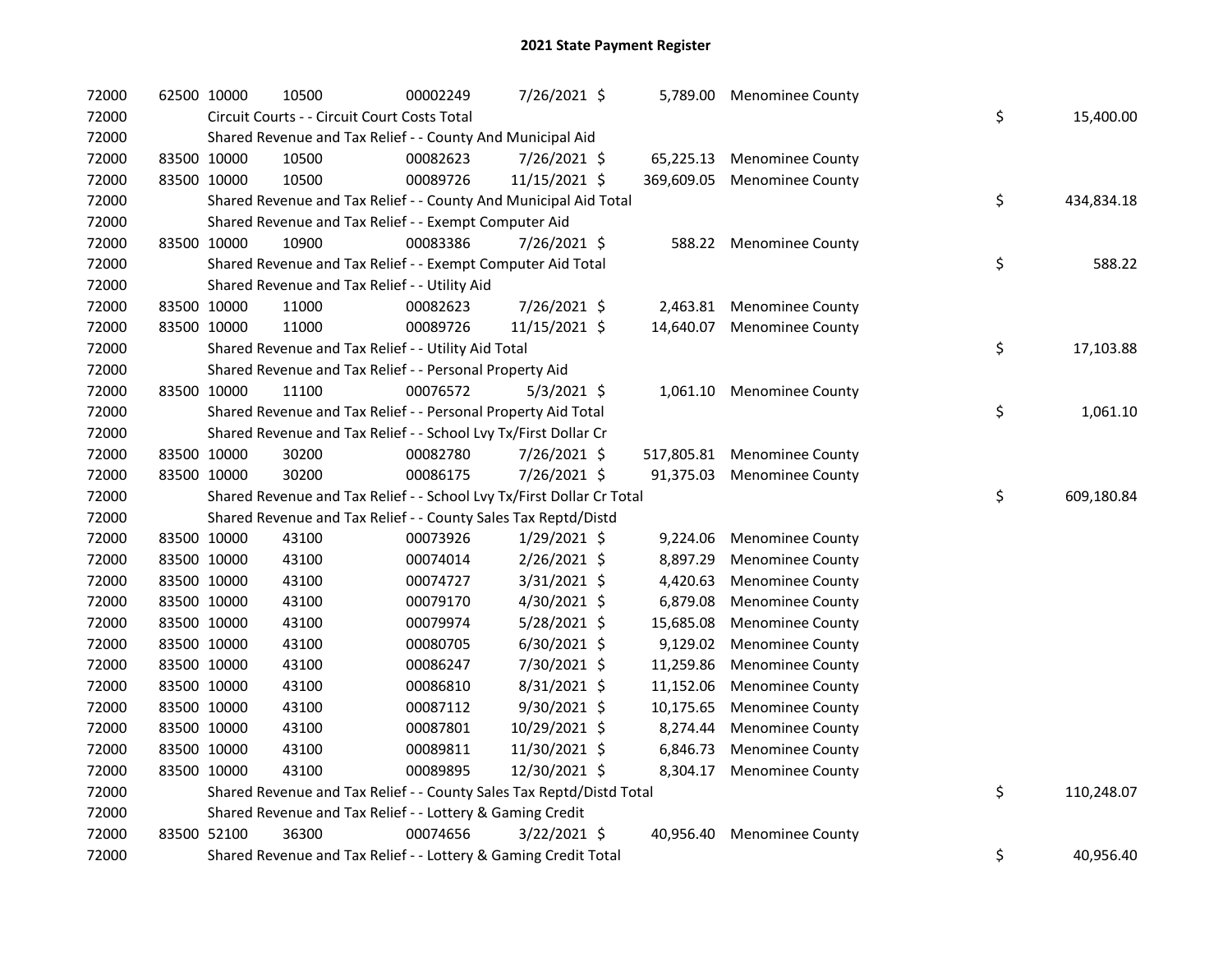72000 Total \$ 5,889,374.01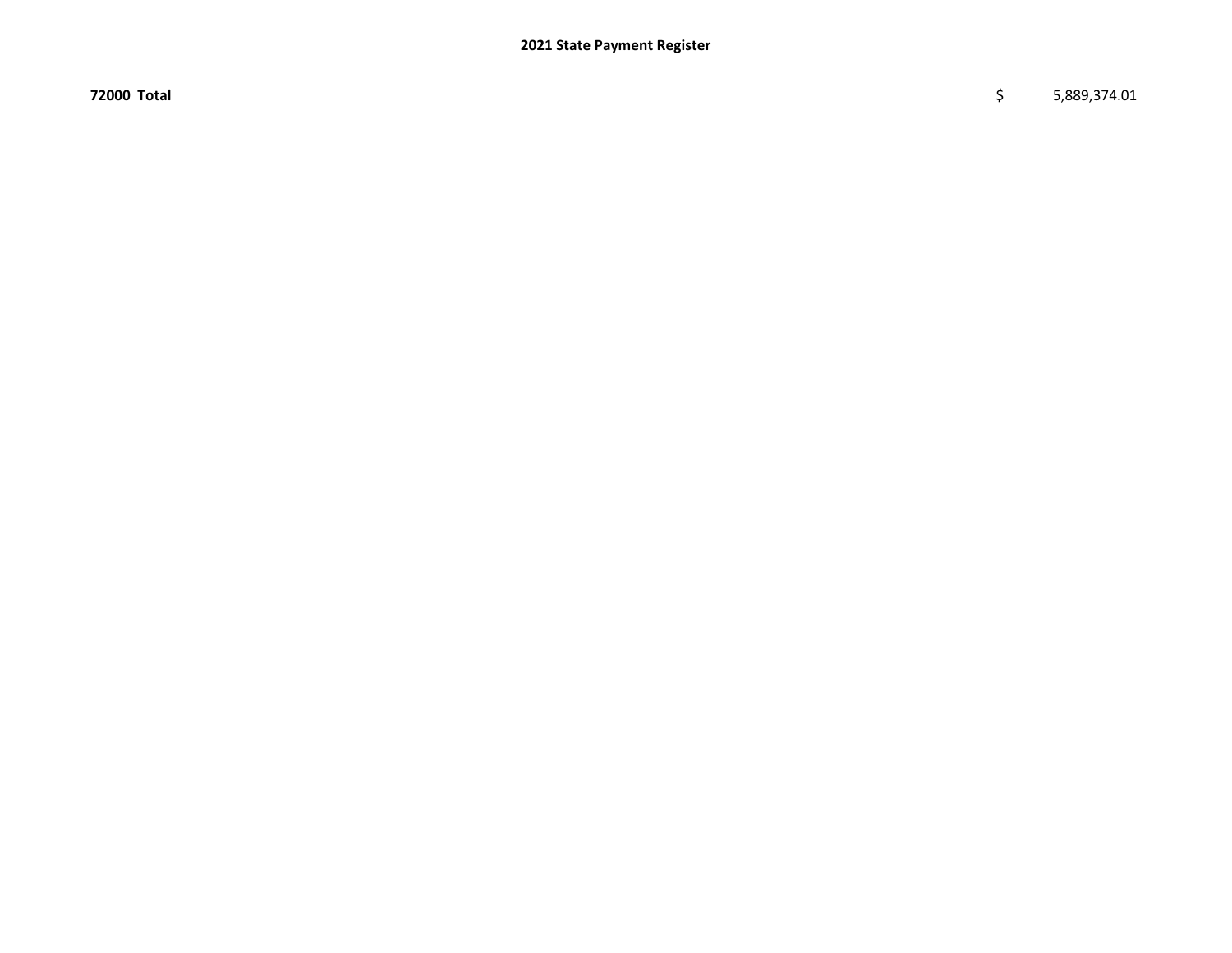| 72001 |             | Dept of Safety & Prof Services - - Fire Dues Distribution          |          |                |  |                              |    |            |
|-------|-------------|--------------------------------------------------------------------|----------|----------------|--|------------------------------|----|------------|
| 72001 | 16500 10000 | 22500                                                              | 00042065 | 7/16/2021 \$   |  | 10,023.59 Town Of Menominee  |    |            |
| 72001 |             | Dept of Safety & Prof Services - - Fire Dues Distribution Total    |          |                |  |                              | \$ | 10,023.59  |
| 72001 |             | Dept of Natural Resources - - Resaids - Fire Suppress Grant        |          |                |  |                              |    |            |
| 72001 | 37000 21200 | 54500                                                              | 00478757 | $5/6/2021$ \$  |  | 4,001.08 Town Of Menominee   |    |            |
| 72001 |             | Dept of Natural Resources - - Resaids - Fire Suppress Grant Total  |          |                |  |                              | \$ | 4,001.08   |
| 72001 |             | Dept of Natural Resources - - Resaids - Cnty Forst, Cl & Mfl       |          |                |  |                              |    |            |
| 72001 | 37000 21200 | 57100                                                              | 00488665 | $6/14/2021$ \$ |  | 63.00 Town Of Menominee      |    |            |
| 72001 |             | Dept of Natural Resources - - Resaids - Cnty Forst, Cl & Mfl Total |          |                |  |                              | \$ | 63.00      |
| 72001 |             | WI Dept of Transportation - - Trns Aids To Mnc.-Sf                 |          |                |  |                              |    |            |
| 72001 | 39500 21100 | 19100                                                              | 00633519 | $1/4/2021$ \$  |  | 53,657.19 Town Of Menominee  |    |            |
| 72001 | 39500 21100 | 19100                                                              | 00669126 | $4/5/2021$ \$  |  | 53,657.19 Town Of Menominee  |    |            |
| 72001 | 39500 21100 | 19100                                                              | 00712614 | $7/6/2021$ \$  |  | 53,657.19 Town Of Menominee  |    |            |
| 72001 | 39500 21100 | 19100                                                              | 00753173 | 10/4/2021 \$   |  | 53,657.19 Town Of Menominee  |    |            |
| 72001 |             | WI Dept of Transportation - - Trns Aids To Mnc.-Sf Total           |          |                |  |                              | \$ | 214,628.76 |
| 72001 |             | WI Dept of Transportation - - Loc Rd Imp Prg St Fd                 |          |                |  |                              |    |            |
| 72001 | 39500 21100 | 27800                                                              | 00718471 | 7/9/2021 \$    |  | 70,206.79 Town Of Menominee  |    |            |
| 72001 | 39500 21100 | 27800                                                              | 00718487 | 7/9/2021 \$    |  | 11,286.62 Town Of Menominee  |    |            |
| 72001 |             | WI Dept of Transportation - - Loc Rd Imp Prg St Fd Total           |          |                |  |                              | \$ | 81,493.41  |
| 72001 |             | Elections Commission - - General Program Ops, GPR                  |          |                |  |                              |    |            |
| 72001 | 51000 10000 | 10100                                                              | 00005131 | $1/8/2021$ \$  |  | 130.15 Town Of Menominee     |    |            |
| 72001 |             | Elections Commission - - General Program Ops, GPR Total            |          |                |  |                              | \$ | 130.15     |
| 72001 |             | Department of Revenue - - Gifts And Grants                         |          |                |  |                              |    |            |
| 72001 | 56600 10000 | 12100                                                              | 00207900 | $6/25/2021$ \$ |  | 238,434.97 Town Of Menominee |    |            |
| 72001 |             | Department of Revenue - - Gifts And Grants Total                   |          |                |  |                              | \$ | 238,434.97 |
| 72001 |             | Shared Revenue and Tax Relief - - County And Municipal Aid         |          |                |  |                              |    |            |
| 72001 | 83500 10000 | 10500                                                              | 00082622 | 7/26/2021 \$   |  | 27,631.13 Town Of Menominee  |    |            |
| 72001 | 83500 10000 | 10500                                                              | 00089725 | 11/15/2021 \$  |  | 156,576.42 Town Of Menominee |    |            |
| 72001 |             | Shared Revenue and Tax Relief - - County And Municipal Aid Total   |          |                |  |                              | \$ | 184,207.55 |
| 72001 |             | Shared Revenue and Tax Relief - - Exempt Computer Aid              |          |                |  |                              |    |            |
| 72001 | 83500 10000 | 10900                                                              | 00085118 | 7/26/2021 \$   |  | 76.91 Town Of Menominee      |    |            |
| 72001 |             | Shared Revenue and Tax Relief - - Exempt Computer Aid Total        |          |                |  |                              | \$ | 76.91      |
| 72001 |             | Shared Revenue and Tax Relief - - Utility Aid                      |          |                |  |                              |    |            |
| 72001 | 83500 10000 | 11000                                                              | 00082622 | 7/26/2021 \$   |  | 1,231.90 Town Of Menominee   |    |            |
| 72001 | 83500 10000 | 11000                                                              | 00089725 | 11/15/2021 \$  |  | 7,320.04 Town Of Menominee   |    |            |
| 72001 |             | Shared Revenue and Tax Relief - - Utility Aid Total                |          |                |  |                              | \$ | 8,551.94   |
| 72001 |             | Shared Revenue and Tax Relief - - Personal Property Aid            |          |                |  |                              |    |            |